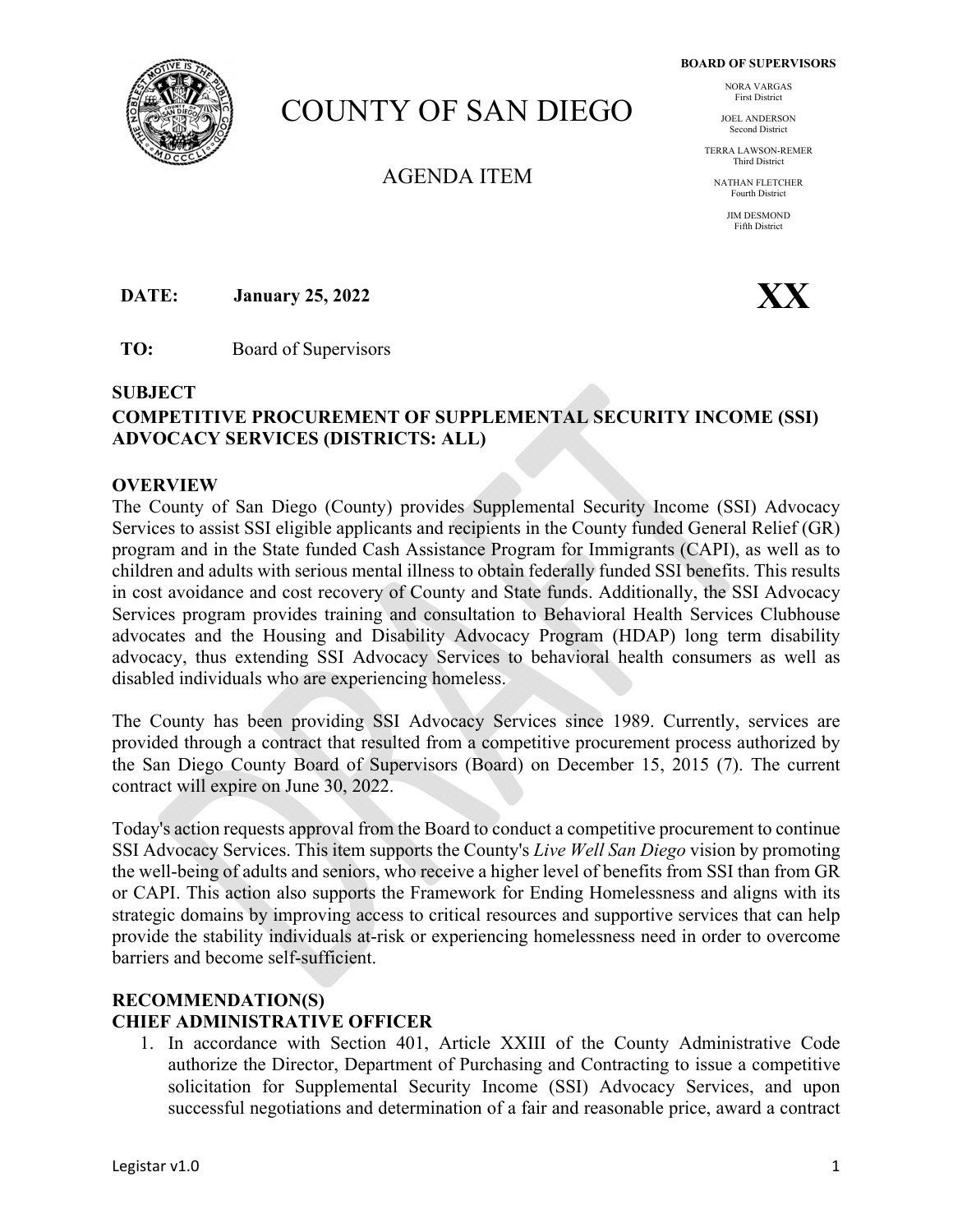### **SUBJECT:** COMPETITIVE PROCUREMENT OF SUPPLEMENTAL SECURITY INCOME (SSI) ADVOCACY SERVICES (DISTRICTS: ALL)

for an initial term of one year, with four 1-year options and up to an additional six months if needed, and to amend the contracts as needed to reflect changes to services and funding subject to the approval of the Agency Director, Health and Human Services Agency.

#### **EQUITY IMPACT STATEMENT**

These actions advance the San Diego County Board of Supervisors' commitment to supporting the most vulnerable residents in San Diego County. It is anticipated that today's action will have a positive impact on equity-seeking groups including Black, Indigenous and People of Color (BIPOC) women, people with disabilities, immigrants, youth, and the LGBTQ community by removing barriers to disability benefit eligibility and increasing access to economic resources. In order to support these underserved communities, an equity lens was used to implement Supplemental Security Income (SSI) and long-term disability benefit advocacy services. Individuals with disabilities often struggle disproportionately with social and economic impacts which can contribute to inequitable distribution of resources. SSI Advocacy Services provided by the County of San Diego (County) through this contracted program address these inequities and the cultural needs of a diverse population. To continue the County's commitment to helping our most vulnerable populations, today's action provides a mechanism to further support residents who are economically disadvantaged and experiencing homelessness.

#### **FISCAL IMPACT**

Funds for this request are included in the Fiscal Year 2021-23 Operational Plan in the Health and Human Services Agency. If approved, this request will result in approximate costs and revenue of \$1,700,000 annually beginning in Fiscal Year 2022-23. The funding sources are Social Services Administrative Revenue, Realignment, Mental Health Services Act (MHSA), Housing and Disability Advocacy Program (HDAP), and existing General Purpose Revenue. There will be no change in net General Fund cost and no additional staff years.

## **BUSINESS IMPACT STATEMENT**

N/A

## **ADVISORY BOARD STATEMENT**

This item will be reviewed by the Social Services Advisory Board at the regular scheduled meeting on January 12, 2022.

#### **BACKGROUND**

The County of San Diego (County) has provided Supplemental Security Income (SSI) Advocacy Services since February 1989. SSI Advocacy Services comprises navigating the complex federal SSI eligibility process, which includes an initial application and required forms, documentation of disability, linkage with the Social Security Administration and assistance with appeals. Other than program ineligibility, the primary reason for SSI denials are incomplete applications and inadequate medical documentation for disability claims.

SSI Advocacy Services are provided to General Relief (GR) recipients and disabled individuals who are experiencing homelessness who may be eligible for SSI. To be potentially eligible for SSI assistance due to disability, the disability must have lasted or be expected to last 12 months or longer. Elderly immigrants, who entered the United States prior to August 22, 1996, and who are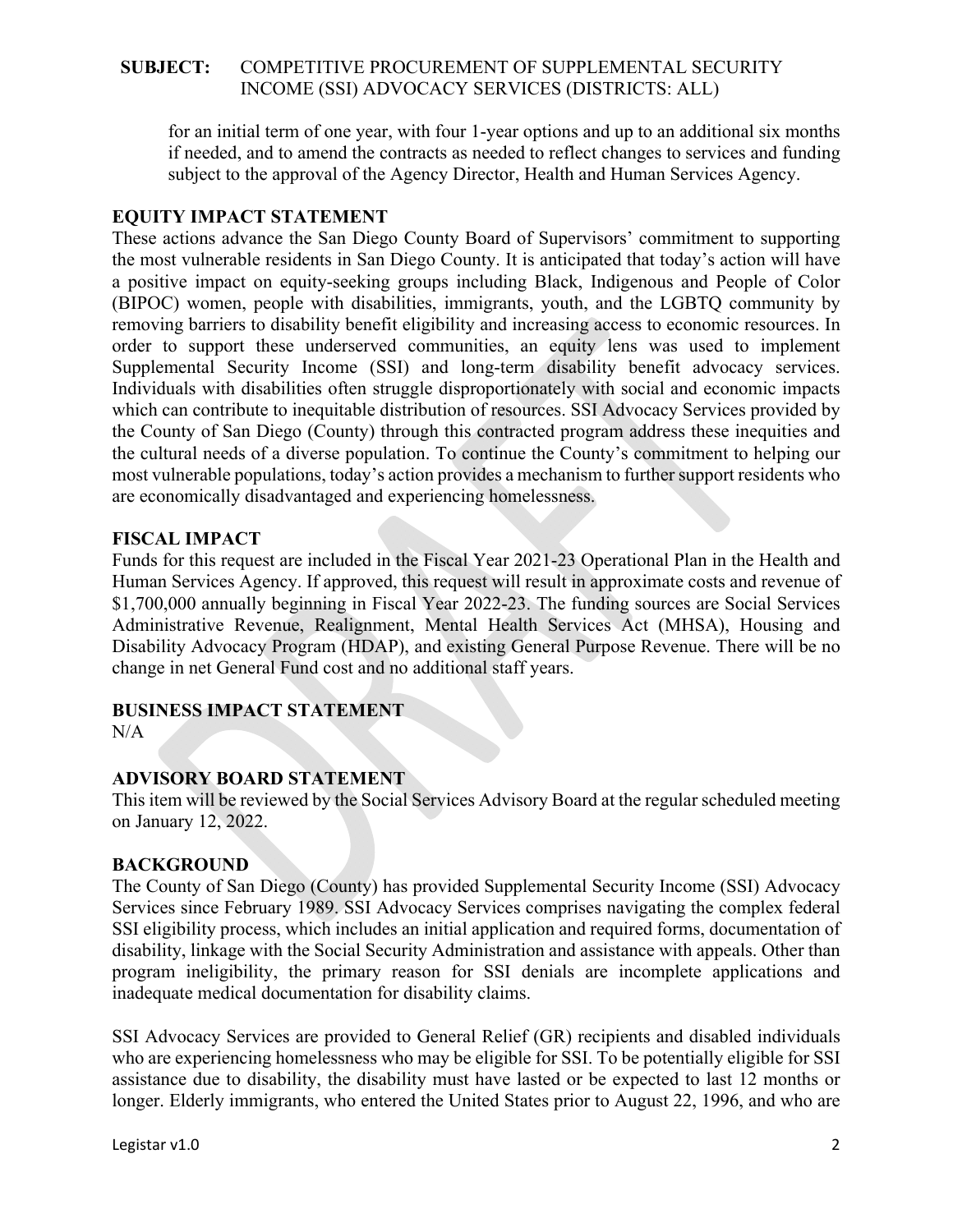#### **SUBJECT:** COMPETITIVE PROCUREMENT OF SUPPLEMENTAL SECURITY INCOME (SSI) ADVOCACY SERVICES (DISTRICTS: ALL)

disabled, may also be SSI eligible. Other immigrants, initially ineligible for SSI, but who are disabled, may qualify for the Cash Assistance Program for Indigents (CAPI) pending disability determination. CAPI is the primary assistance program for this group of immigrants. This action supports the Framework for Ending Homelessness and aligns with its strategic domains by improving access to critical resources and supportive services that can help provide the stability that individuals at-risk or experiencing homelessness need in order to overcome barriers and become self-sufficient.

In 2016, the County expanded SSI Advocacy Services to children under age 18 who may be eligible for SSI benefits. To be potentially eligible for SSI assistance due to disability, children must show that they have a medically determinable physical or mental impairment or combination of impairments that causes marked and severe functional limitations and that can be expected to result in death or be expected to last for a continuous period of not less than 12 months. Children receiving SSI must also meet financial eligibility requirements.

Many SSI Advocacy Services referrals result in successful SSI eligibility determination. The number of successful SSI Advocacy Services referrals during the current contract period (Fiscal Years 2017 – 2021) are broken down below by the referral program :

- $\bullet$  GR: 514
- Behavioral Health Services B(HS)-Children, Youth and Families System of Care: 266
- BHS-Adult and Older Adult: 642
- Housing and Disability Advocacy Program: 95

The SSI program is key in assisting the most vulnerable elderly and disabled residents with obtaining self sufficiency and appropriate medical care. In addition to providing residents with monthly cash benefits, SSI can also help reduce homelessness and can help residents more readily access appropriate services and care. SSI Advocacy Services provided on behalf of the County have been provided through contracts executed under competitive procurement. The contract will expire on June 30, 2022. Today's action requests approval from the Board to conduct a competitive procurement to continue SSI Advocacy Services.

## **LINKAGE TO THE COUNTY OF SAN DIEGO STRATEGIC PLAN**

This item supports the Building Better Health strategic initiative of the County of San Diego's 2022-27 Strategic Plan by improving access to a higher level of benefits that lead to improved physical and behavioral health. This item also supports the County of San Diego Strategic plan by focusing on a systematic approach that ensures equal opportunity for health and well-being through partnerships between the County and the contractor providing these services. Finally, this item also helps improve quality of life for San Diego residents by providing them with access to programs and services that enhance the community through increasing the well-being of residents.

Respectfully submitted,

**USE "INSERT PICTURE"** FUNCTION TO INSERT **SIGNATURE**